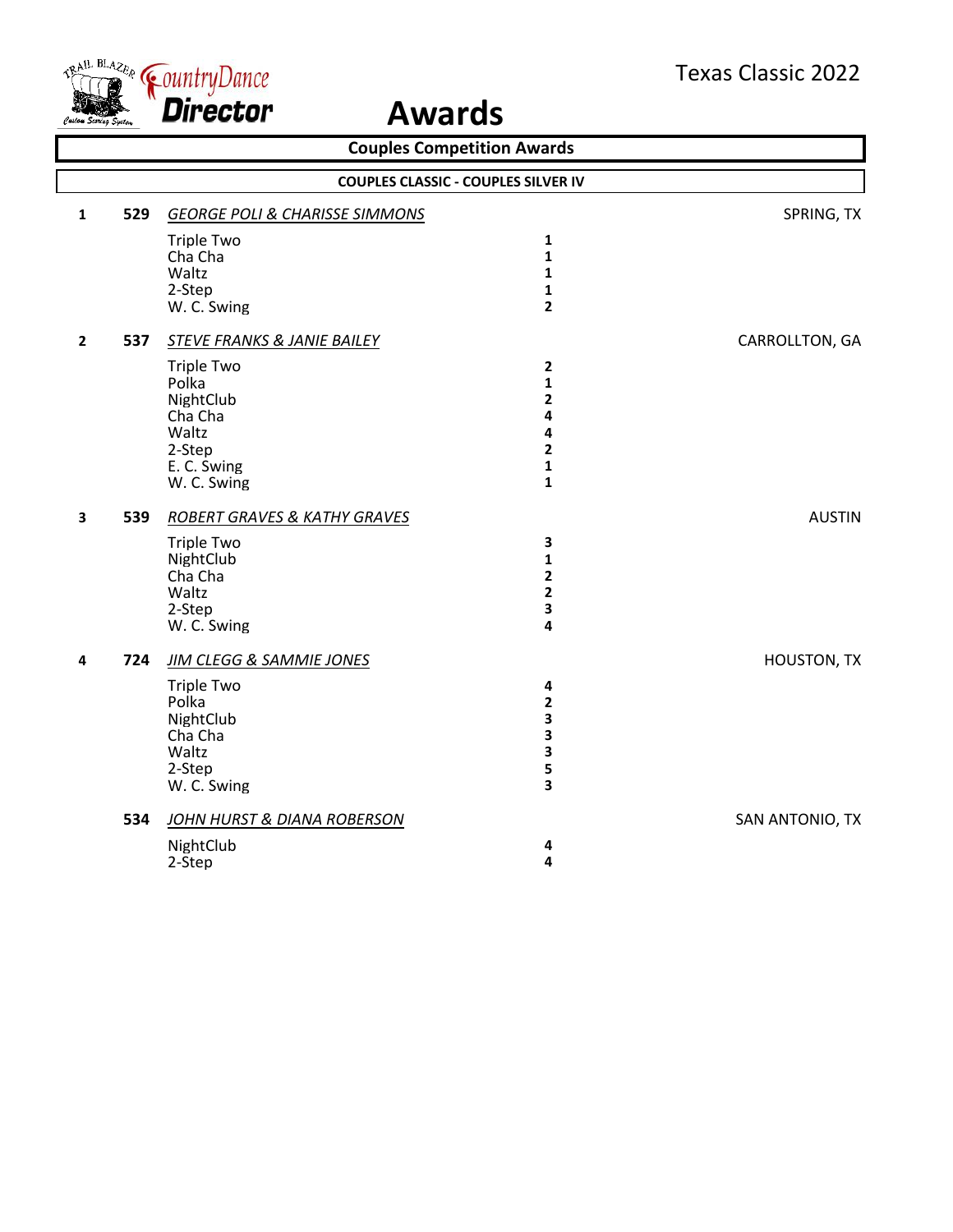

| <b>Couples Competition Awards</b> |     |                                           |                                             |                 |
|-----------------------------------|-----|-------------------------------------------|---------------------------------------------|-----------------|
|                                   |     |                                           | <b>COUPLES CLASSIC - COUPLES DIAMOND IV</b> |                 |
| $\mathbf{1}$                      | 529 | <b>GEORGE POLI &amp; CHARISSE SIMMONS</b> |                                             | SPRING, TX      |
|                                   |     | <b>Triple Two</b>                         | $\mathbf{1}$                                |                 |
|                                   |     | Cha Cha                                   | 1                                           |                 |
|                                   |     | Waltz                                     | 1                                           |                 |
|                                   |     | 2-Step                                    | $\mathbf{2}$                                |                 |
|                                   |     | W. C. Swing                               | $\overline{\mathbf{2}}$                     |                 |
| $\overline{2}$                    | 537 | <b>STEVE FRANKS &amp; JANIE BAILEY</b>    |                                             | CARROLLTON, GA  |
|                                   |     | <b>Triple Two</b>                         | $\mathbf{2}$                                |                 |
|                                   |     | Polka                                     | 1                                           |                 |
|                                   |     | NightClub<br>Cha Cha                      | 3                                           |                 |
|                                   |     | Waltz                                     | 4<br>4                                      |                 |
|                                   |     | 2-Step                                    | $\mathbf{1}$                                |                 |
|                                   |     | E. C. Swing                               | $\mathbf{1}$                                |                 |
|                                   |     | W. C. Swing                               | $\mathbf{1}$                                |                 |
| $\overline{\mathbf{3}}$           | 539 | ROBERT GRAVES & KATHY GRAVES              |                                             | <b>AUSTIN</b>   |
|                                   |     | <b>Triple Two</b>                         | 4                                           |                 |
|                                   |     | NightClub                                 | 1                                           |                 |
|                                   |     | Cha Cha                                   | $\overline{\mathbf{2}}$                     |                 |
|                                   |     | Waltz                                     | 2                                           |                 |
|                                   |     | 2-Step<br>W. C. Swing                     | 3<br>3                                      |                 |
|                                   |     |                                           |                                             |                 |
| 4                                 | 724 | <b>JIM CLEGG &amp; SAMMIE JONES</b>       |                                             | HOUSTON, TX     |
|                                   |     | <b>Triple Two</b>                         | 3                                           |                 |
|                                   |     | Polka                                     | 2                                           |                 |
|                                   |     | NightClub<br>Cha Cha                      | $\overline{\mathbf{2}}$<br>3                |                 |
|                                   |     | Waltz                                     | 3                                           |                 |
|                                   |     | 2-Step                                    | 5                                           |                 |
|                                   |     | W. C. Swing                               | 4                                           |                 |
|                                   | 534 | JOHN HURST & DIANA ROBERSON               |                                             | SAN ANTONIO, TX |
|                                   |     | NightClub                                 | 4                                           |                 |
|                                   |     | 2-Step                                    | 4                                           |                 |
|                                   |     |                                           |                                             |                 |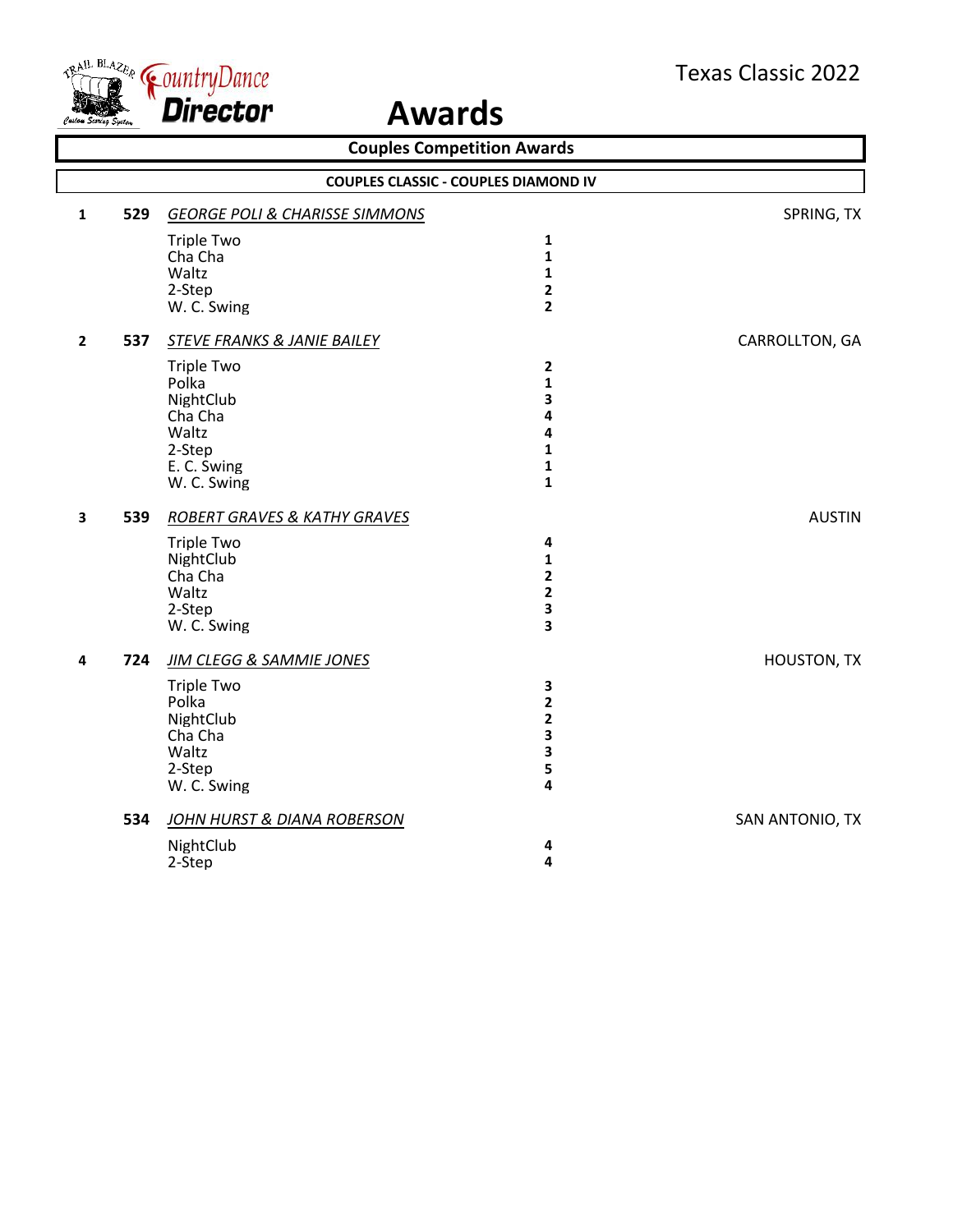

| <b>Couples Competition Awards</b> |                                          |                                           |                         |                   |  |
|-----------------------------------|------------------------------------------|-------------------------------------------|-------------------------|-------------------|--|
|                                   | <b>COUPLES CLASSIC - COUPLES OPEN IV</b> |                                           |                         |                   |  |
| $\mathbf{1}$                      | 529                                      | <b>GEORGE POLI &amp; CHARISSE SIMMONS</b> |                         | SPRING, TX        |  |
|                                   |                                          | <b>Triple Two</b>                         | $\overline{2}$          |                   |  |
|                                   |                                          | Cha Cha                                   | $\mathbf{1}$            |                   |  |
|                                   |                                          | Waltz                                     | $\mathbf{1}$            |                   |  |
|                                   |                                          | 2-Step                                    | 1                       |                   |  |
|                                   |                                          | W. C. Swing                               | $\mathbf{1}$            |                   |  |
| $\mathbf{2}$                      | 537                                      | <b>STEVE FRANKS &amp; AMY CROWDER</b>     |                         | CARROLLTON, GA    |  |
|                                   |                                          | Triple Two                                | 1                       |                   |  |
|                                   |                                          | Polka                                     | $\mathbf{1}$            |                   |  |
|                                   |                                          | NightClub<br>Cha Cha                      | $\mathbf{1}$<br>3       |                   |  |
|                                   |                                          | Waltz                                     | 3                       |                   |  |
|                                   |                                          | 2-Step                                    | $\overline{\mathbf{2}}$ |                   |  |
|                                   |                                          | E. C. Swing                               | 1                       |                   |  |
|                                   |                                          | W. C. Swing                               | $\overline{2}$          |                   |  |
| $\overline{\mathbf{3}}$           | 701                                      | <b>HENRY ZHANG &amp; MADIGAN MCDANIEL</b> |                         | <b>AUSTIN, TX</b> |  |
|                                   |                                          | <b>Triple Two</b>                         | $\overline{\mathbf{3}}$ |                   |  |
|                                   |                                          | Cha Cha                                   | 4                       |                   |  |
|                                   |                                          | Waltz                                     | $\pmb{4}$               |                   |  |
|                                   |                                          | 2-Step                                    | $\pmb{4}$               |                   |  |
|                                   |                                          | W. C. Swing                               | 3                       |                   |  |
| 4                                 | 715                                      | ALFREDO ESPINOZA & JOANN ROBLEDO          |                         | <b>AUSTIN, TX</b> |  |
|                                   |                                          | <b>Triple Two</b>                         | 4                       |                   |  |
|                                   |                                          | Polka                                     | $\overline{\mathbf{2}}$ |                   |  |
|                                   |                                          | NightClub                                 | $\mathbf{3}$            |                   |  |
|                                   |                                          | Waltz                                     | 5                       |                   |  |
|                                   |                                          | 2-Step<br>E. C. Swing                     | $\overline{2}$          |                   |  |
|                                   | 534                                      | JOHN HURST & DIANA ROBERSON               |                         | SAN ANTONIO, TX   |  |
|                                   |                                          | NightClub                                 | $\mathbf 2$             |                   |  |
|                                   |                                          | 2-Step                                    | 3                       |                   |  |
|                                   | 716                                      | JULIAN HERRERA & MARIANA RIVAS VARELA     |                         | <b>AUSTIN, TX</b> |  |
|                                   |                                          | Cha Cha                                   | $\mathbf{2}$            |                   |  |
|                                   |                                          | Waltz                                     | $\mathbf{2}$            |                   |  |
|                                   |                                          | 2-Step                                    | 5                       |                   |  |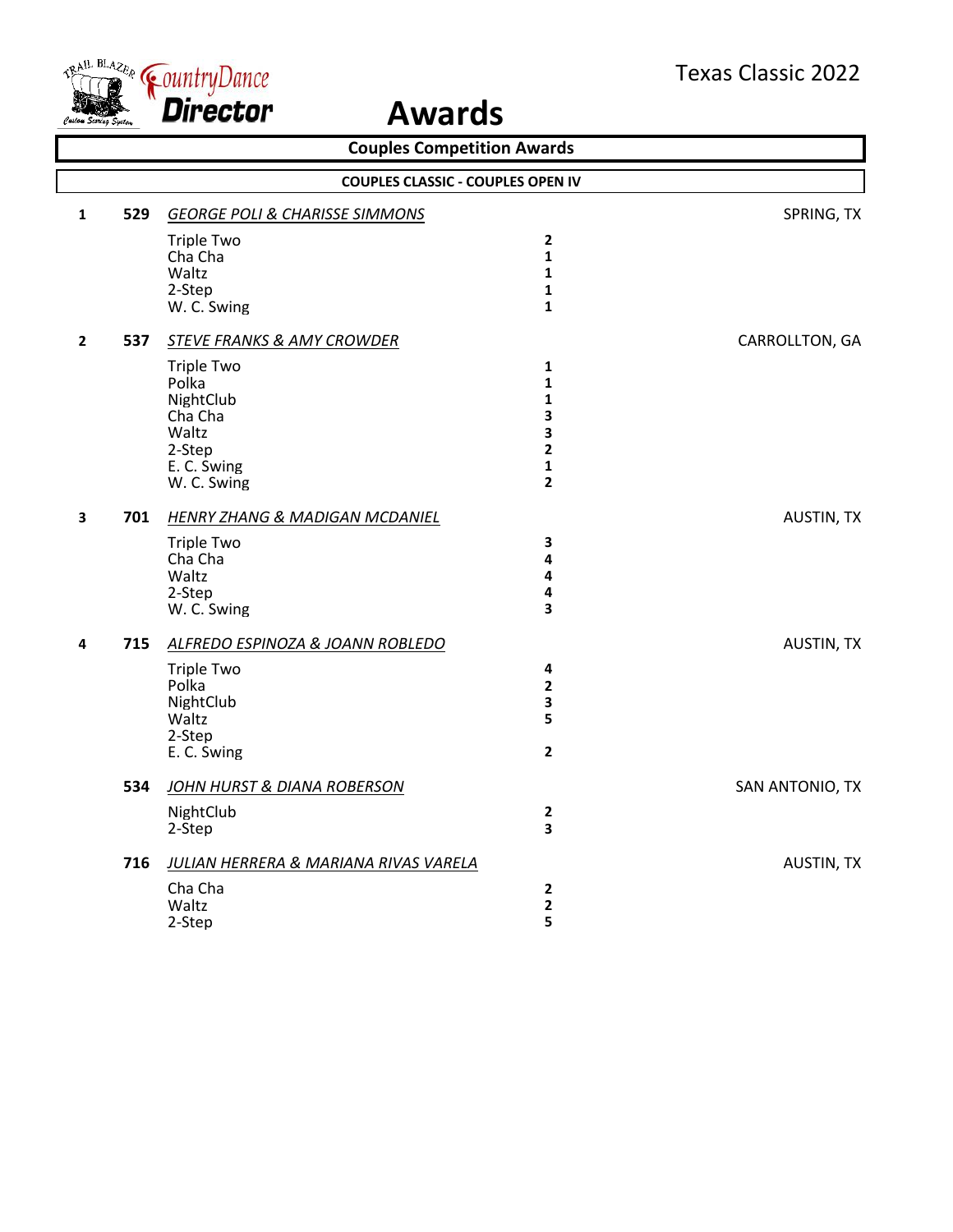

**Couples Competition Awards**

**COUPLES CLASSIC - COUPLES GOLD III**

| 544 | GARRET CHONG & JUDY SAVAGE |
|-----|----------------------------|
|     |                            |

2-Step **1** W. C. Swing **1**  **544** *GARRET CHONG & JUDY SAVAGE* SPRING, TX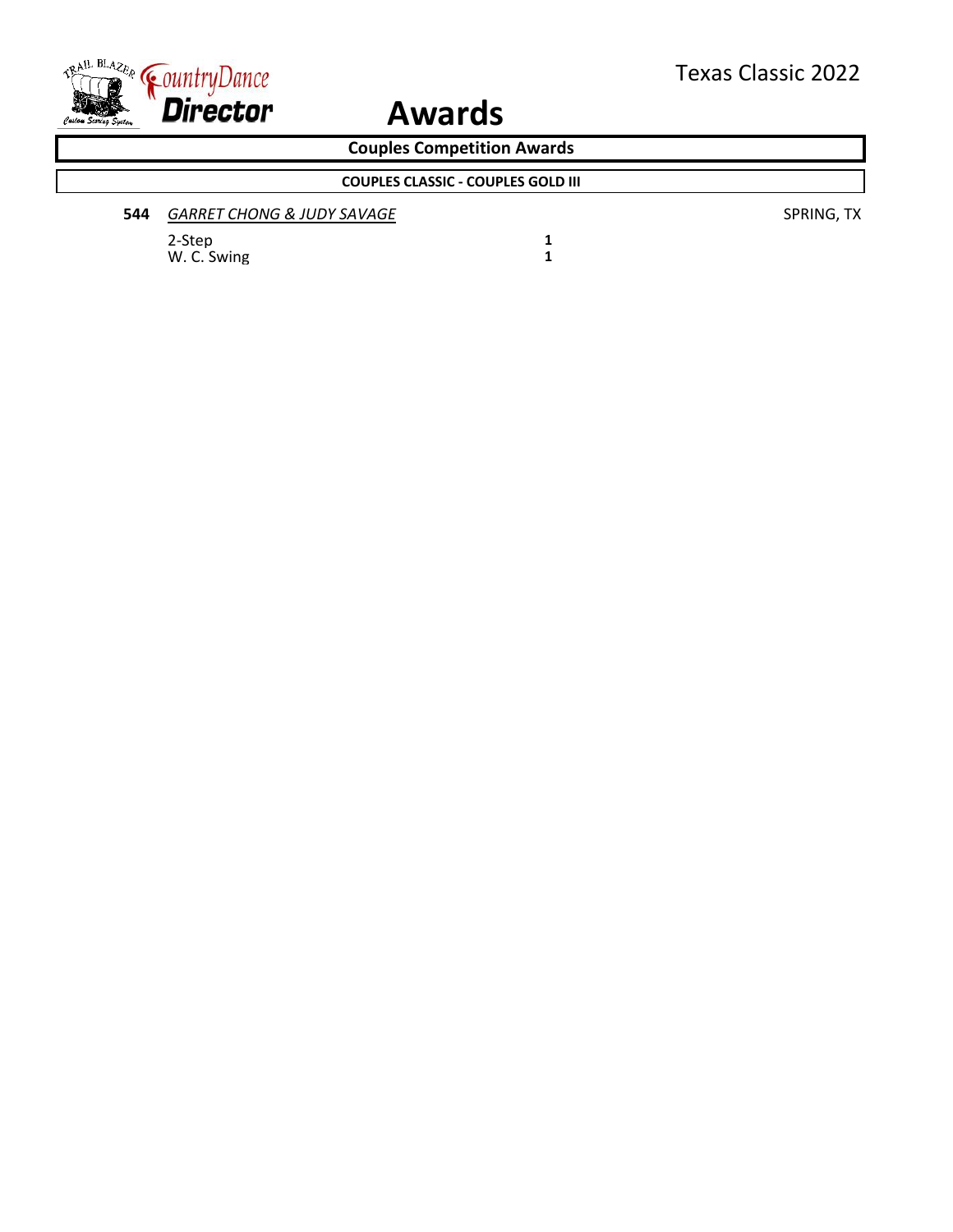

|     | <b>Couples Competition Awards</b>           |   |                          |  |  |  |
|-----|---------------------------------------------|---|--------------------------|--|--|--|
|     | <b>COUPLES CLASSIC - COUPLES SILVER III</b> |   |                          |  |  |  |
| 513 | <b>TOM BONT &amp; DEBBIE SCHIRICO</b>       |   | <b>HICKORY CREEK, TX</b> |  |  |  |
|     | 2-Step                                      |   |                          |  |  |  |
| 544 | <b>GARRET CHONG &amp; JUDY SAVAGE</b>       |   | SPRING, TX               |  |  |  |
|     | 2-Step                                      | 2 |                          |  |  |  |
|     | W. C. Swing                                 |   |                          |  |  |  |
|     |                                             |   |                          |  |  |  |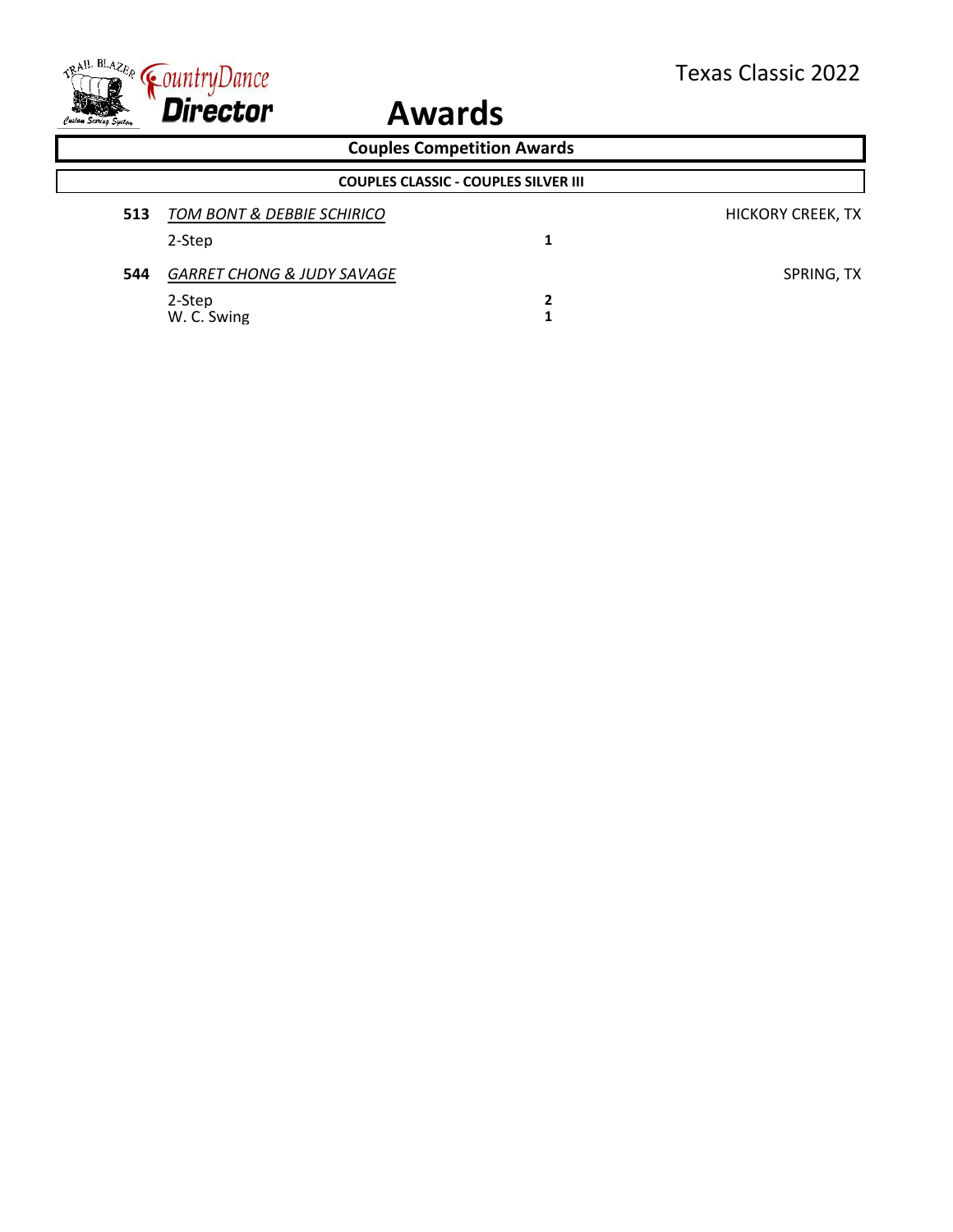

| <b>Couples Competition Awards</b> |                                                                                                                                                        |                                        |                          |  |  |  |
|-----------------------------------|--------------------------------------------------------------------------------------------------------------------------------------------------------|----------------------------------------|--------------------------|--|--|--|
|                                   | <b>COUPLES CLASSIC - COUPLES DIAMOND III</b>                                                                                                           |                                        |                          |  |  |  |
| $\mathbf{1}$                      | <b>TYLER OLSEN &amp; SPRING WEEKS</b><br>516                                                                                                           |                                        | FRISCO, TX               |  |  |  |
|                                   | Triple Two<br>Polka<br>NightClub<br>Waltz<br>2-Step<br>E. C. Swing<br>W. C. Swing                                                                      | 1<br>2<br>2                            |                          |  |  |  |
| $\mathbf{2}$                      | 546<br><b>TERRY MCCARTY &amp; MELISSA JONES</b><br><b>Triple Two</b><br>Polka<br>NightClub<br>Cha Cha<br>Waltz<br>2-Step<br>E. C. Swing<br>W. C. Swing | $\mathbf{2}$<br>2<br>2<br>$\mathbf{1}$ | CANTON, GA               |  |  |  |
|                                   | 513<br>TOM BONT & DEBBIE SCHIRICO<br>2-Step                                                                                                            | 3                                      | <b>HICKORY CREEK, TX</b> |  |  |  |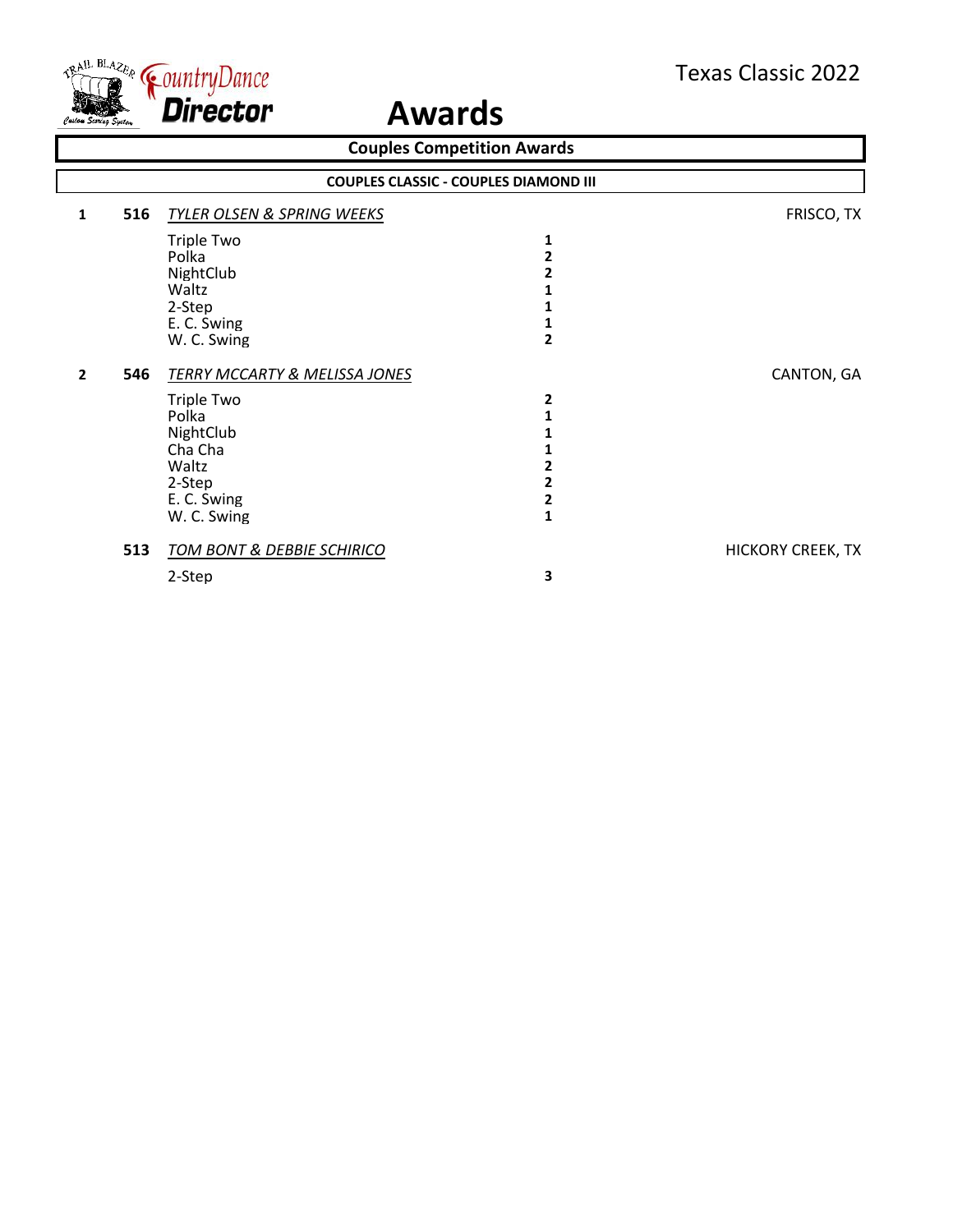

| <b>Couples Competition Awards</b> |     |                                              |                              |               |
|-----------------------------------|-----|----------------------------------------------|------------------------------|---------------|
|                                   |     | <b>COUPLES CLASSIC - COUPLES CRYSTAL III</b> |                              |               |
| 1                                 | 548 | RUSS BRADCHULIS & SOURAYA LORENZ             |                              | SAN DIEGO, CA |
|                                   |     | <b>Triple Two</b>                            | 1                            |               |
|                                   |     | Cha Cha                                      | $\mathbf{1}$                 |               |
|                                   |     | Waltz                                        | $\mathbf{1}$                 |               |
|                                   |     | 2-Step<br>E. C. Swing                        | 1<br>$\overline{2}$          |               |
|                                   |     |                                              |                              |               |
| $\overline{2}$                    | 543 | <b>ALEX PRINE &amp; AMY CAILLOUET</b>        |                              | IRVING, TX    |
|                                   |     | <b>Triple Two</b>                            | 2                            |               |
|                                   |     | Polka                                        | 1                            |               |
|                                   |     | NightClub                                    | 1                            |               |
|                                   |     | Cha Cha<br>Waltz                             | 2<br>$\overline{\mathbf{2}}$ |               |
|                                   |     | 2-Step                                       | $\overline{\mathbf{2}}$      |               |
|                                   |     | E. C. Swing                                  | 1                            |               |
|                                   |     | W. C. Swing                                  | $\mathbf{1}$                 |               |
| 3                                 | 784 | <b>ANDREW TWESME &amp; KAYLA RUSSELL</b>     |                              | EDMOND, OK    |
|                                   |     | NightClub                                    | $\mathbf 2$                  |               |
|                                   |     | Cha Cha                                      | 3                            |               |
|                                   |     | Waltz                                        | 3                            |               |
|                                   |     | 2-Step                                       | 3                            |               |
|                                   |     | W. C. Swing                                  | 3                            |               |
| 4                                 | 546 | <b>TERRY MCCARTY &amp; MELISSA JONES</b>     |                              | CANTON, GA    |
|                                   |     | <b>Triple Two</b>                            | 3                            |               |
|                                   |     | Polka                                        | $\overline{\mathbf{c}}$      |               |
|                                   |     | NightClub                                    | 3                            |               |
|                                   |     | Cha Cha                                      | 4                            |               |
|                                   |     | Waltz<br>2-Step                              | 4<br>4                       |               |
|                                   |     | E. C. Swing                                  | 3                            |               |
|                                   |     | W. C. Swing                                  | $\overline{\mathbf{c}}$      |               |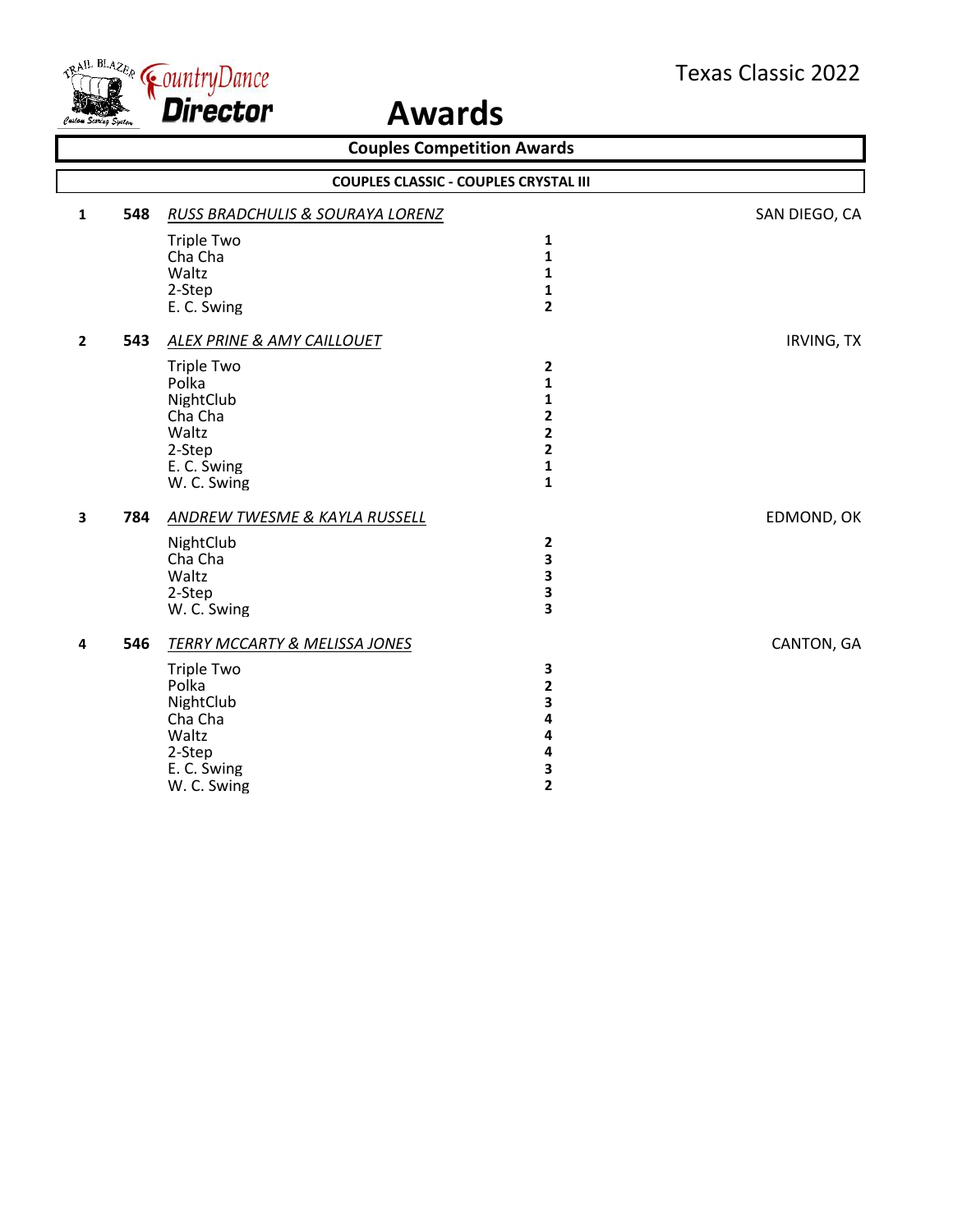

| <b>Couples Competition Awards</b> |                                           |                                                                                                     |                                                                                  |                   |  |
|-----------------------------------|-------------------------------------------|-----------------------------------------------------------------------------------------------------|----------------------------------------------------------------------------------|-------------------|--|
|                                   | <b>COUPLES CLASSIC - COUPLES OPEN III</b> |                                                                                                     |                                                                                  |                   |  |
| 1                                 | 548                                       | <b>RUSS BRADCHULIS &amp; SOURAYA LORENZ</b>                                                         |                                                                                  | SAN DIEGO, CA     |  |
|                                   |                                           | <b>Triple Two</b><br>Cha Cha<br>Waltz<br>2-Step<br>E. C. Swing                                      | 1<br>$\mathbf{1}$<br>1<br>1<br>1                                                 |                   |  |
| $\mathbf{2}$                      | 543                                       | <b>ALEX PRINE &amp; AMY CAILLOUET</b>                                                               |                                                                                  | <b>IRVING, TX</b> |  |
|                                   |                                           | <b>Triple Two</b><br>Polka<br>NightClub<br>Cha Cha<br>Waltz<br>2-Step<br>E. C. Swing<br>W. C. Swing | $\mathbf{2}$<br>1<br>1<br>2<br>3<br>$\mathbf{2}$<br>$\mathbf{2}$<br>$\mathbf{1}$ |                   |  |
| 3                                 | 784                                       | <b>ANDREW TWESME &amp; KAYLA RUSSELL</b>                                                            |                                                                                  | EDMOND, OK        |  |
|                                   |                                           | NightClub<br>Cha Cha<br>Waltz<br>2-Step<br>W. C. Swing                                              | 3<br>4<br>4<br>4<br>3                                                            |                   |  |
| 4                                 | 546                                       | <b>TERRY MCCARTY &amp; MELISSA JONES</b>                                                            |                                                                                  | CANTON, GA        |  |
|                                   |                                           | <b>Triple Two</b><br>Polka<br>NightClub<br>Cha Cha<br>Waltz<br>2-Step<br>E. C. Swing<br>W. C. Swing | 3<br>$\mathbf{2}$<br>5<br>3<br>3<br>4<br>4                                       |                   |  |
| 5                                 | 516                                       | <b>TYLER OLSEN &amp; SPRING WEEKS</b>                                                               |                                                                                  | FRISCO, TX        |  |
|                                   |                                           | <b>Triple Two</b><br>Polka<br>NightClub<br>Waltz<br>2-Step<br>E. C. Swing<br>W. C. Swing            | 5<br>3<br>4<br>5<br>5<br>3<br>$\overline{2}$                                     |                   |  |
|                                   | 713                                       | MITCHELL SCHONHOEFT & EVA KAHN                                                                      |                                                                                  | AUSTIN, TX        |  |
|                                   |                                           | <b>Triple Two</b><br>Polka<br>NightClub<br>Cha Cha<br>Waltz<br>2-Step<br>E. C. Swing<br>W. C. Swing | 4<br>4<br>$\mathbf{2}$<br>5<br>$\overline{2}$<br>5<br>5                          |                   |  |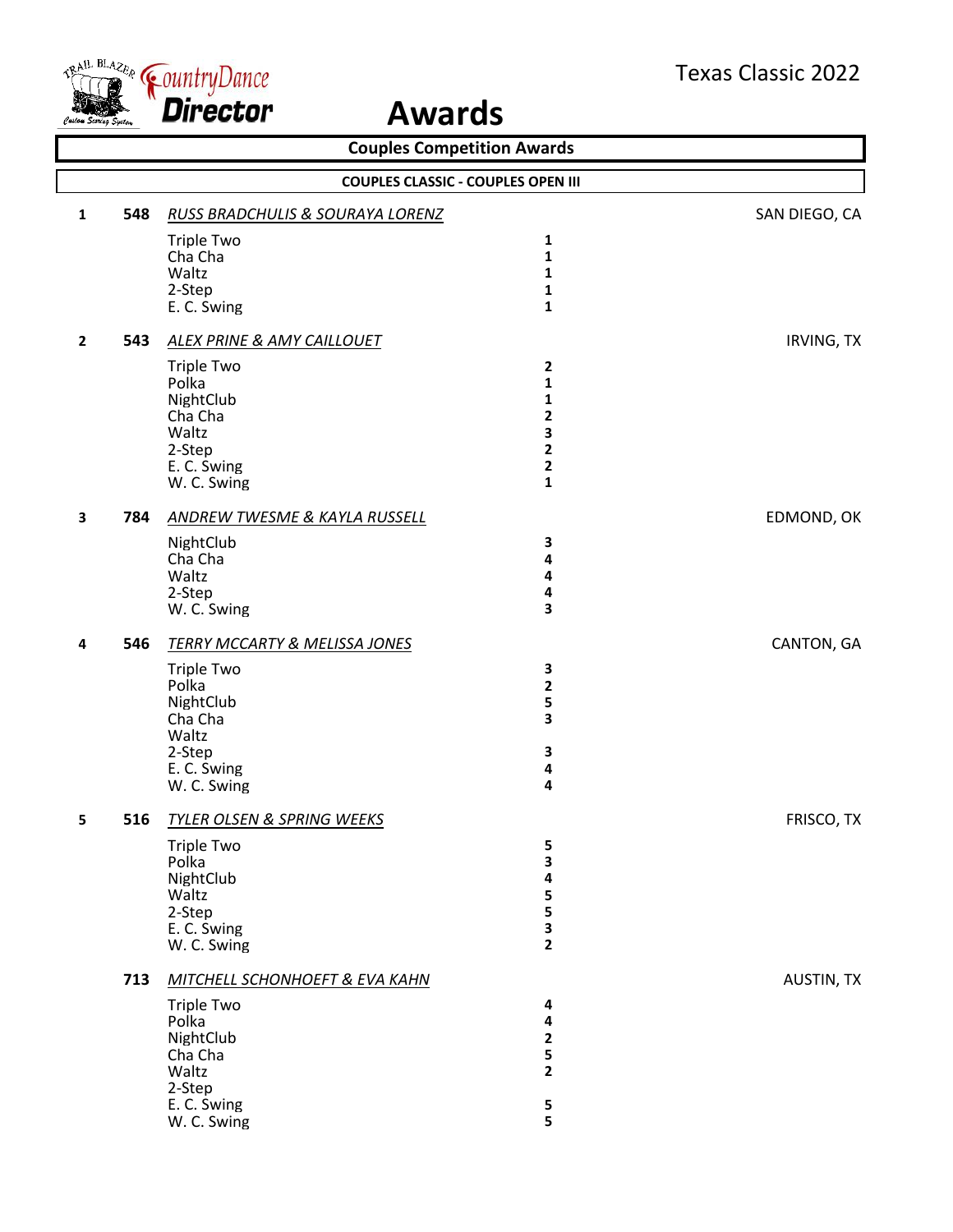

**Couples Competition Awards**

**COUPLES CLASSIC - COUPLES TEEN III**

| 1 | 500 | <b>MARSHAL BEANE &amp; MAREN GIANNOTTI</b> |  |  |
|---|-----|--------------------------------------------|--|--|
|   |     | Polka                                      |  |  |
|   |     | Cha Cha                                    |  |  |
|   |     | Waltz                                      |  |  |
|   |     | 2-Step                                     |  |  |
|   |     | W. C. Swing                                |  |  |

**1 500** *MARSHAL BEANE & MAREN GIANNOTTI* ARLINGTON, TX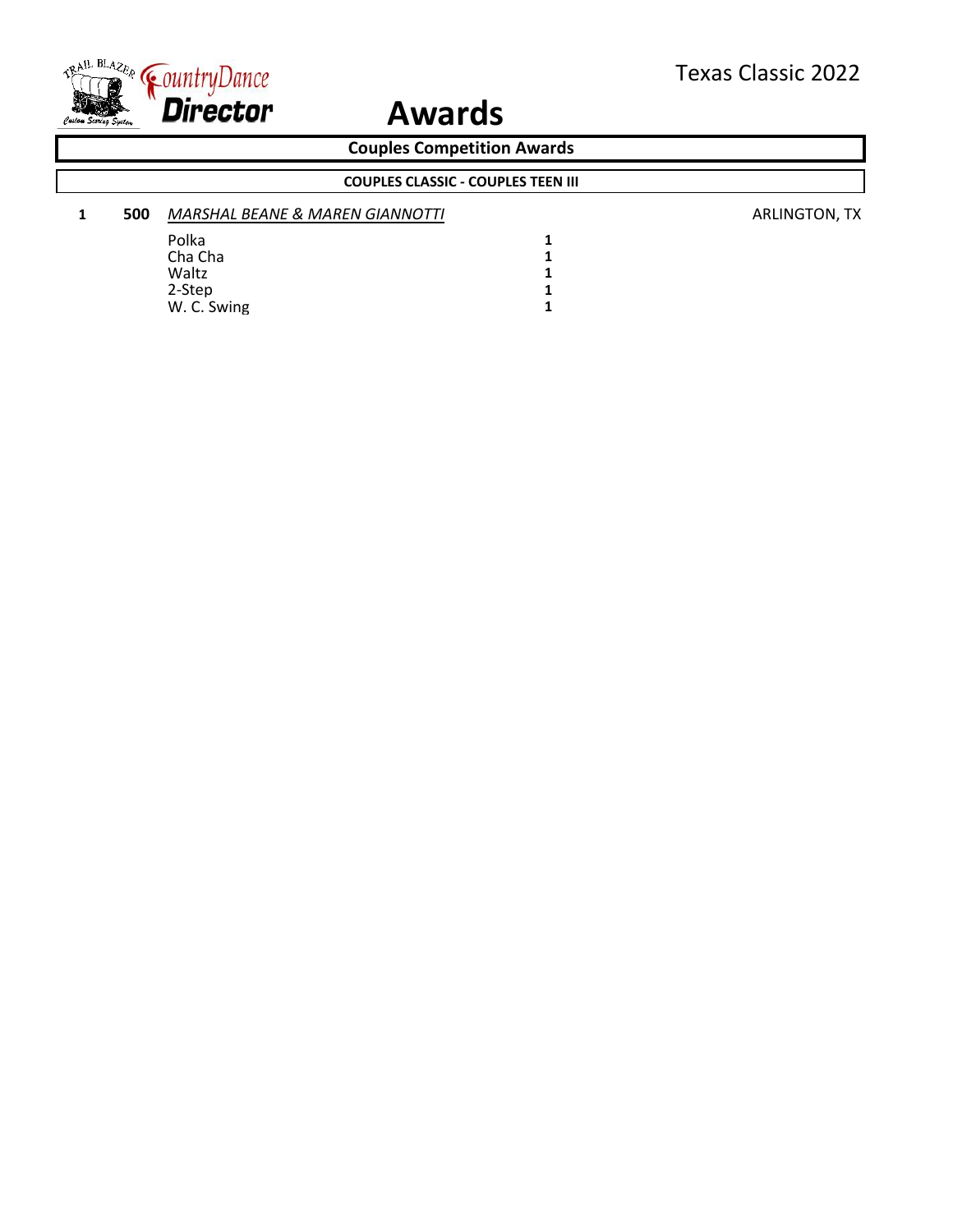

| <b>Couples Competition Awards</b> |                                            |                                                                                            |                                                    |                    |  |  |
|-----------------------------------|--------------------------------------------|--------------------------------------------------------------------------------------------|----------------------------------------------------|--------------------|--|--|
|                                   | <b>COUPLES CLASSIC - COUPLES GOLD II/I</b> |                                                                                            |                                                    |                    |  |  |
| 1                                 | 555                                        | <b>RODY BROUSSARD &amp; PEGGY STOLLSTEIMER</b>                                             |                                                    | LAKE CHARLES, LA   |  |  |
|                                   |                                            | Triple Two<br>NightClub<br>Waltz<br>2-Step                                                 | 1                                                  |                    |  |  |
| $\overline{2}$                    | 553                                        | W. C. Swing<br><b>MURRAY MCINNIS &amp; PATRICIA MCINNIS</b>                                | 1                                                  | <b>CYPRESS, TX</b> |  |  |
|                                   |                                            | <b>Triple Two</b><br>NightClub<br>Cha Cha<br>Waltz<br>2-Step<br>E. C. Swing<br>W. C. Swing | 2<br>2<br>2<br>2<br>$\mathbf{2}$<br>$\overline{2}$ |                    |  |  |
|                                   | 552                                        | DOMINICK LEVA & TAMARA FRIEDMAN<br>Cha Cha<br>2-Step<br>E. C. Swing<br>W. C. Swing         | 2<br>3<br>3                                        | <b>AUSTIN, TX</b>  |  |  |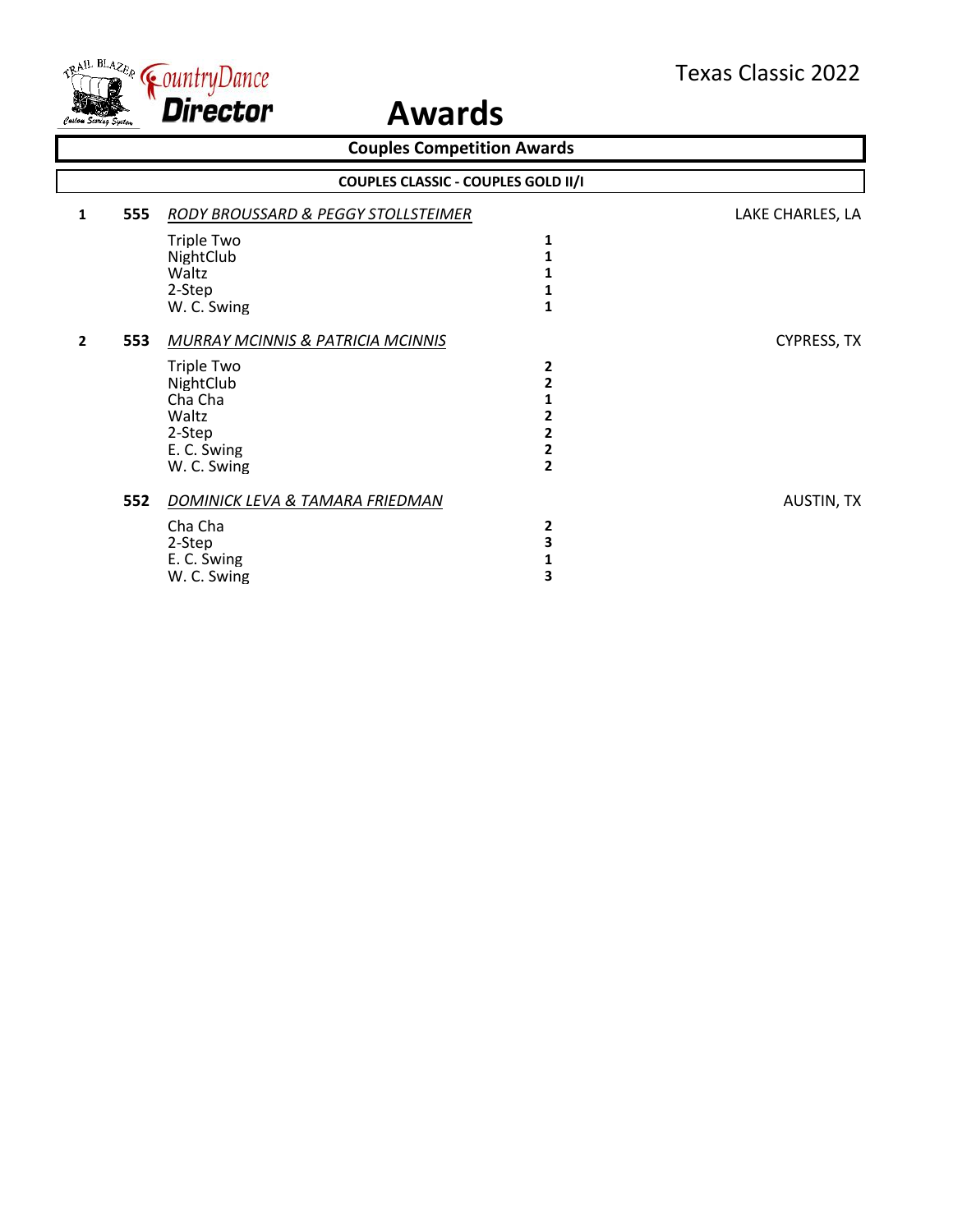

| <b>Couples Competition Awards</b> |                                            |                                                                                    |                                                    |                    |  |  |
|-----------------------------------|--------------------------------------------|------------------------------------------------------------------------------------|----------------------------------------------------|--------------------|--|--|
|                                   | <b>COUPLES CLASSIC - COUPLES SILVER II</b> |                                                                                    |                                                    |                    |  |  |
| 1                                 | 555                                        | <b>RODY BROUSSARD &amp; PEGGY STOLLSTEIMER</b>                                     |                                                    | LAKE CHARLES, LA   |  |  |
|                                   |                                            | Triple Two<br>NightClub<br>Waltz<br>2-Step                                         | 1                                                  |                    |  |  |
| $\overline{2}$                    | 553                                        | W. C. Swing<br><b>MURRAY MCINNIS &amp; PATRICIA MCINNIS</b><br><b>Triple Two</b>   | 1<br>2                                             | <b>CYPRESS, TX</b> |  |  |
|                                   |                                            | NightClub<br>Cha Cha<br>Waltz<br>2-Step<br>E. C. Swing<br>W. C. Swing              | 2<br>2<br>2<br>3<br>$\mathbf{2}$<br>$\overline{2}$ |                    |  |  |
|                                   | 552                                        | DOMINICK LEVA & TAMARA FRIEDMAN<br>Cha Cha<br>2-Step<br>E. C. Swing<br>W. C. Swing | 1<br>2<br>3                                        | <b>AUSTIN, TX</b>  |  |  |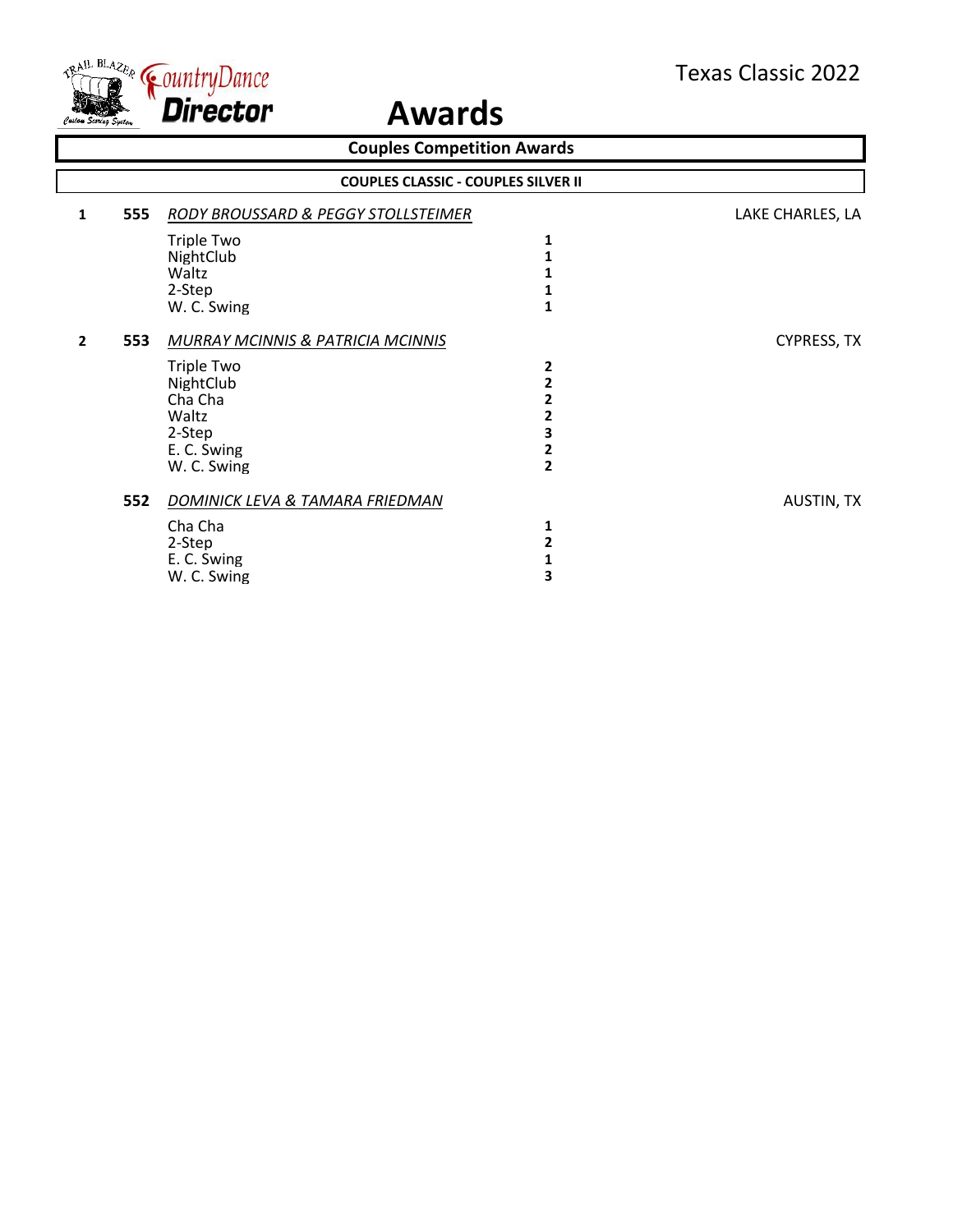

**Couples Competition Awards**

### **COUPLES CLASSIC - COUPLES OPEN II**

| 1 | 556 | SANMIT NARVEKAR & FELIPA MENDEZ |  |  |  |
|---|-----|---------------------------------|--|--|--|
|   |     | Triple Two                      |  |  |  |
|   |     | Polka                           |  |  |  |
|   |     | NightClub                       |  |  |  |
|   |     | Cha Cha                         |  |  |  |
|   |     | Waltz                           |  |  |  |
|   |     | 2-Step                          |  |  |  |
|   |     | E. C. Swing                     |  |  |  |
|   |     | W. C. Swing                     |  |  |  |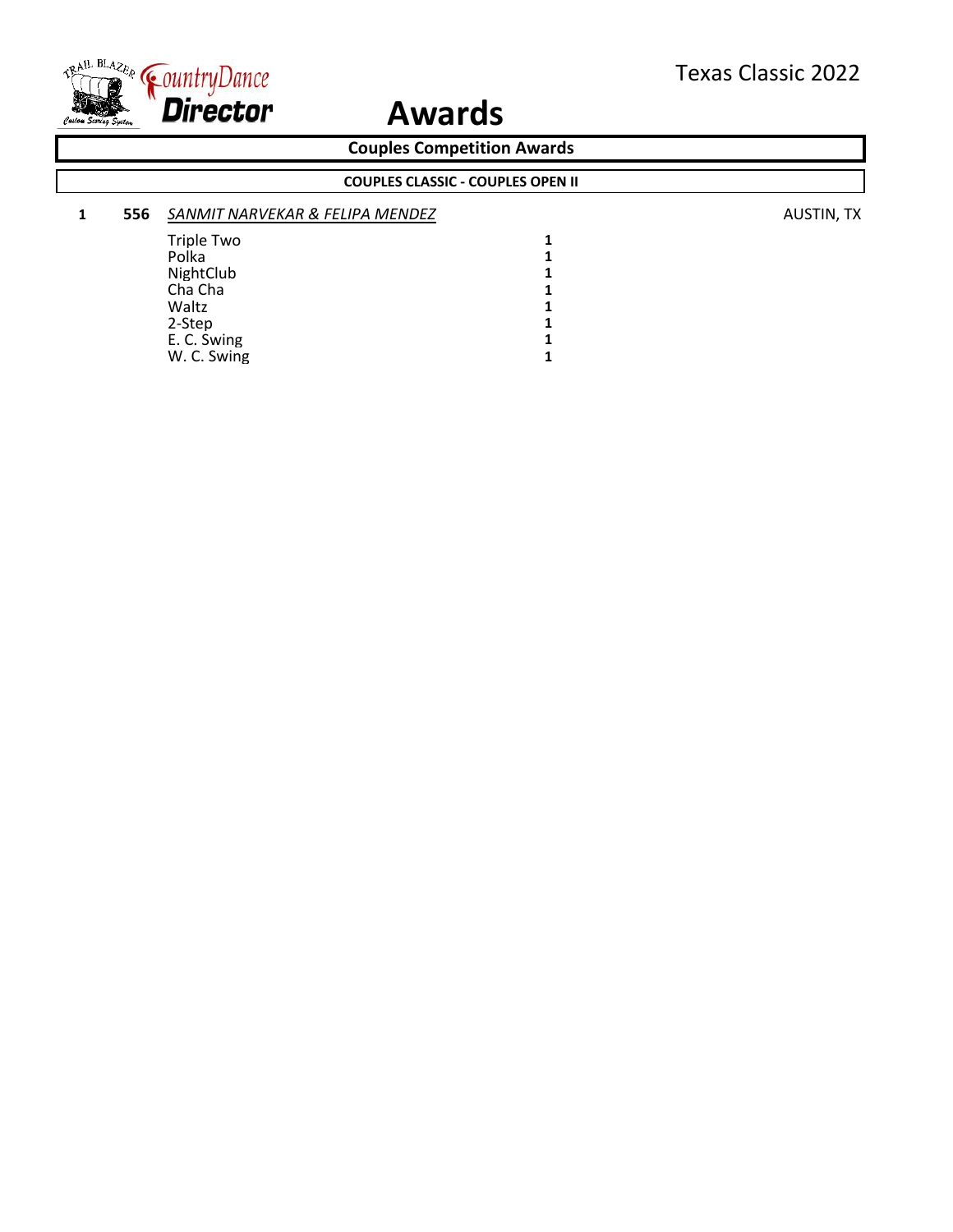

**Couples Competition Awards**

**COUPLES CLASSIC - COUPLES SILVER I**

| 557 |  | <b>ERIC MARCOTTE &amp; STACY MARCOTTE</b> |  |  |
|-----|--|-------------------------------------------|--|--|
|     |  | Triple Two                                |  |  |
|     |  | NightClub                                 |  |  |
|     |  | Cha Cha                                   |  |  |
|     |  | Waltz                                     |  |  |
|     |  | 2-Step                                    |  |  |

W. C. Swing **1**

**1 557** *ERIC MARCOTTE & STACY MARCOTTE* LITTLE ROCK, AR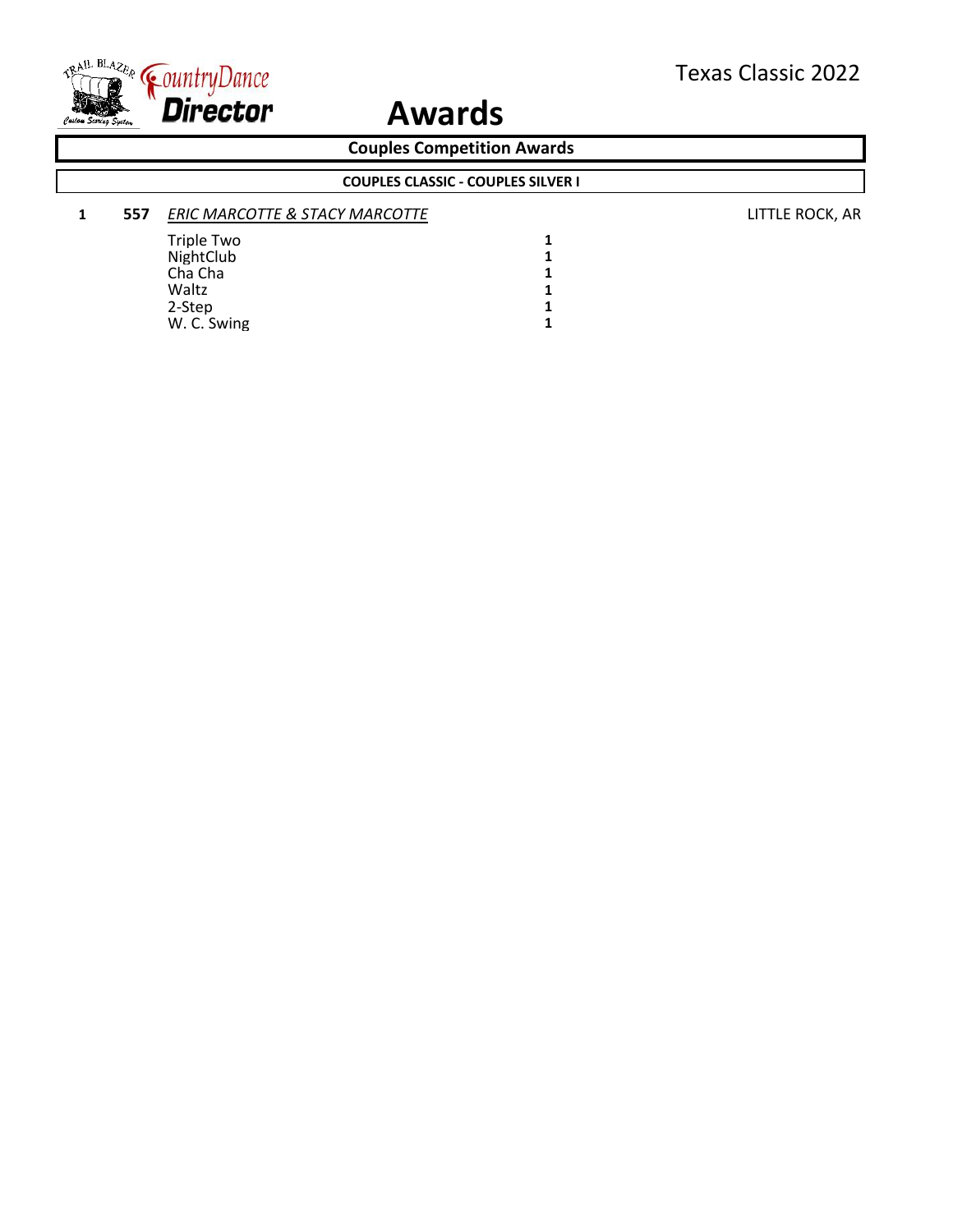

W. C. Swing

## **Awards**

**Couples Competition Awards**

**1 559** *DAVID R. MILLER & EMILY CLARKE* **ROUND ROCK, TX ROUND ROCK, TX** Triple Two 1<br>Polka 1 Polka **1** Cha Cha **1**<br>Waltz **1** Waltz 1<br>2-Step 1 2-Step 1<br>W. C. Swing 1 **COUPLES CLASSIC - COUPLES OPEN I**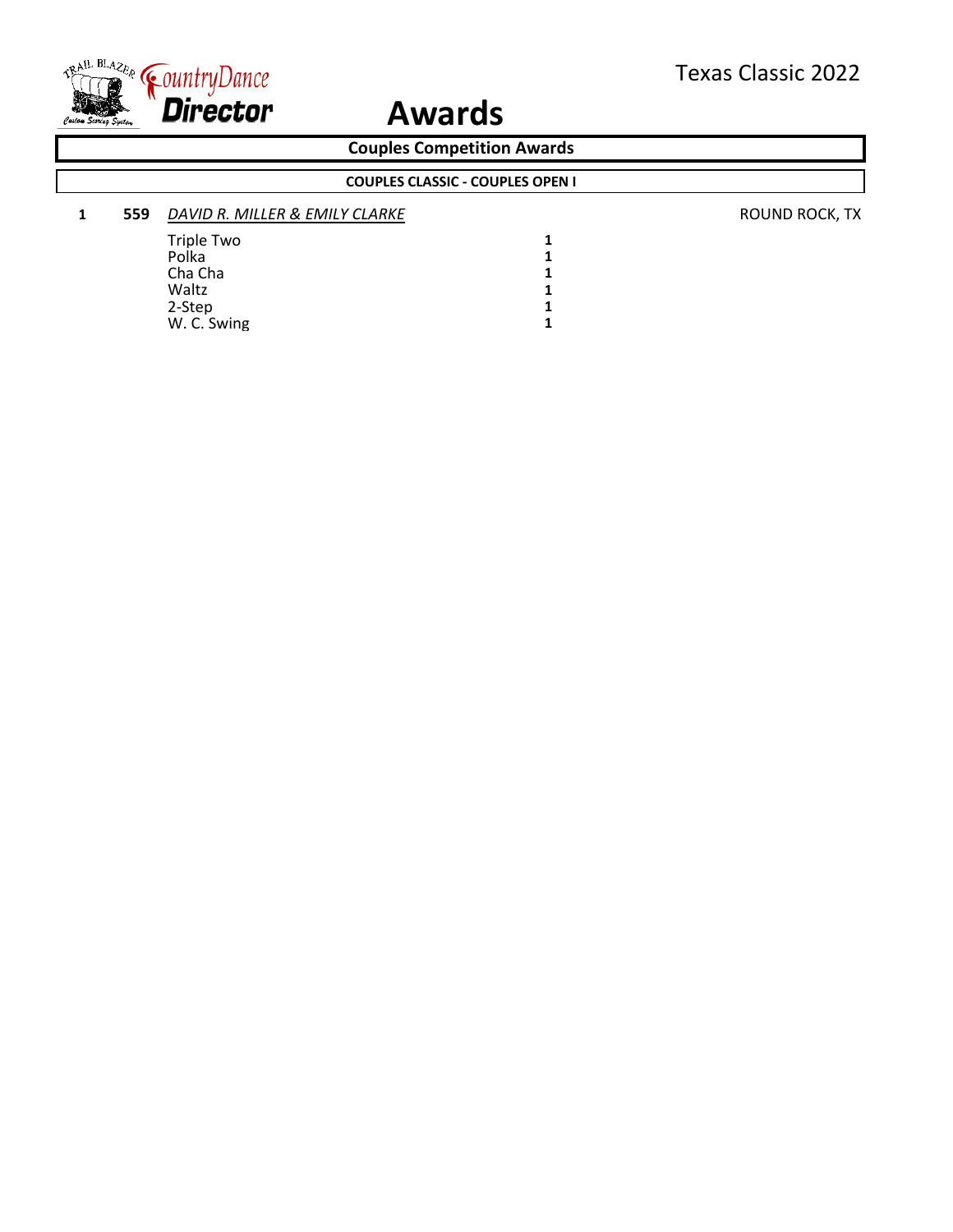

 $\overline{\Gamma}$ 

| <b>Couples Competition Awards</b>                   |     |                                     |   |                 |  |  |
|-----------------------------------------------------|-----|-------------------------------------|---|-----------------|--|--|
| <b>COUPLES CLASSIC - COUPLES CLASSIC CROWN PLUS</b> |     |                                     |   |                 |  |  |
|                                                     | 519 | ALBERT BARROSO & LINDA BARROSO      |   | SAN ANTONIO, TX |  |  |
|                                                     |     | Waltz                               | 1 |                 |  |  |
|                                                     |     | 2-Step                              |   |                 |  |  |
|                                                     |     | W. C. Swing                         | 1 |                 |  |  |
|                                                     | 536 | <b>GEORGE ARNDT &amp; PAT QUICK</b> |   | ARLINGTON, TX   |  |  |
|                                                     |     | 2-Step                              | 2 |                 |  |  |
|                                                     |     | W. C. Swing                         | 2 |                 |  |  |
|                                                     |     |                                     |   |                 |  |  |
|                                                     |     |                                     |   |                 |  |  |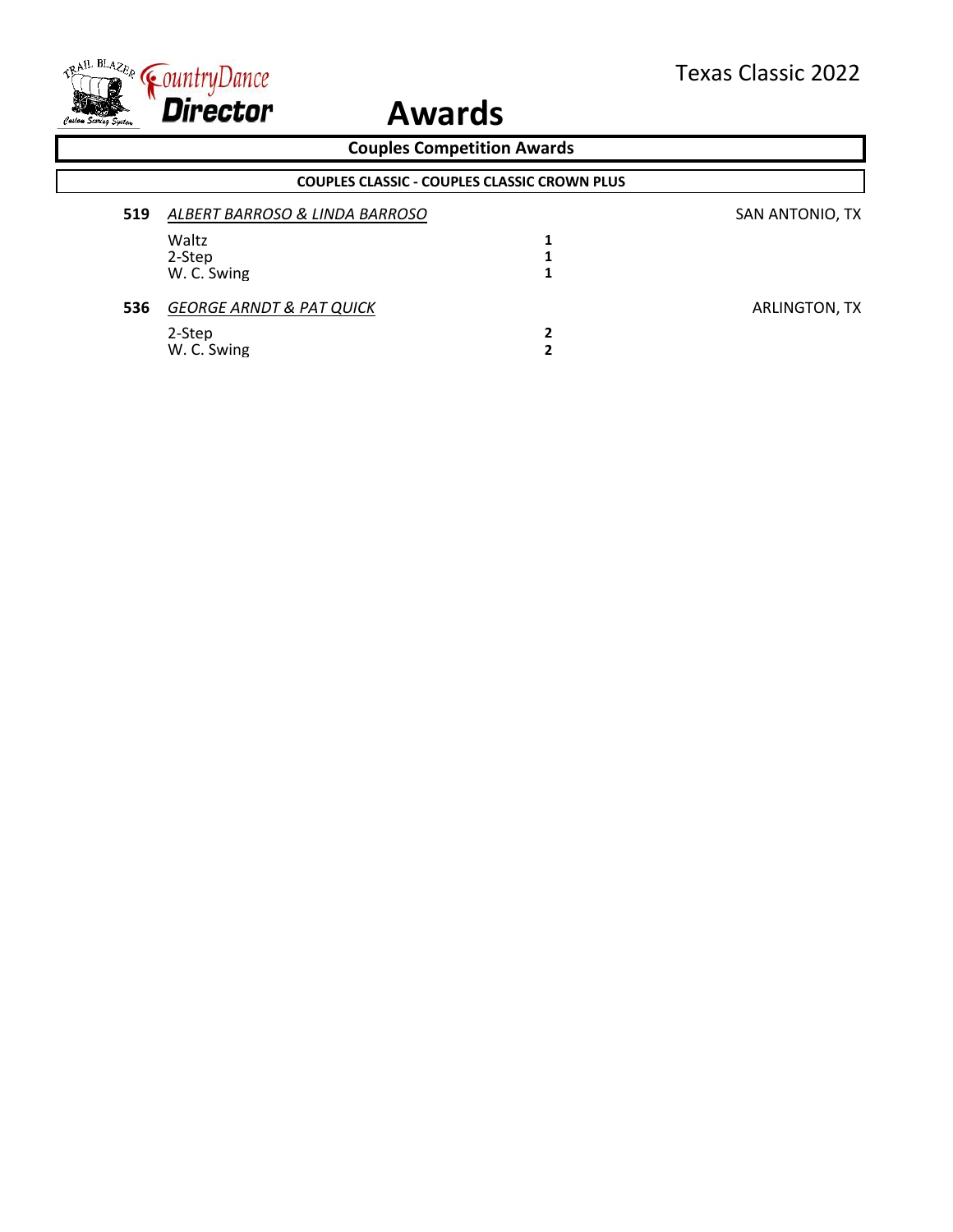

| <b>Couples Competition Awards</b><br><b>COUPLES CLASSIC - CLASSIC MASTERS</b> |     |                                                                                                                                                        |                                                                                                                              |                   |  |
|-------------------------------------------------------------------------------|-----|--------------------------------------------------------------------------------------------------------------------------------------------------------|------------------------------------------------------------------------------------------------------------------------------|-------------------|--|
|                                                                               |     |                                                                                                                                                        |                                                                                                                              |                   |  |
|                                                                               |     | <b>Triple Two</b><br>NightClub<br>Cha Cha<br>Waltz<br>2-Step<br>E. C. Swing<br>W. C. Swing                                                             | 1<br>1<br>1<br>1<br>1<br>1<br>$\overline{\mathbf{2}}$                                                                        |                   |  |
| $\overline{2}$                                                                | 742 | ShowDance<br>JAKE GREENE & HILARY CARLSON                                                                                                              | $\mathbf{1}$                                                                                                                 | <b>AUSTIN, TX</b> |  |
|                                                                               |     | <b>Triple Two</b><br>Polka<br>NightClub<br>Waltz<br>2-Step<br>E. C. Swing<br>W. C. Swing<br>ShowDance                                                  | 2<br>1<br>3<br>3<br>$\overline{\mathbf{c}}$<br>3<br>$\mathbf{1}$<br>3                                                        |                   |  |
| 3                                                                             | 743 | <b>JIMMY MULLIGAN &amp; ELINA SHARIPOVA</b><br><b>Triple Two</b><br>NightClub<br>Cha Cha<br>Waltz<br>2-Step<br>E. C. Swing<br>W. C. Swing<br>ShowDance | 3<br>$\overline{\mathbf{2}}$<br>$\overline{\mathbf{c}}$<br>2<br>3<br>$\overline{\mathbf{c}}$<br>3<br>$\overline{\mathbf{c}}$ | CHICAGO, IL       |  |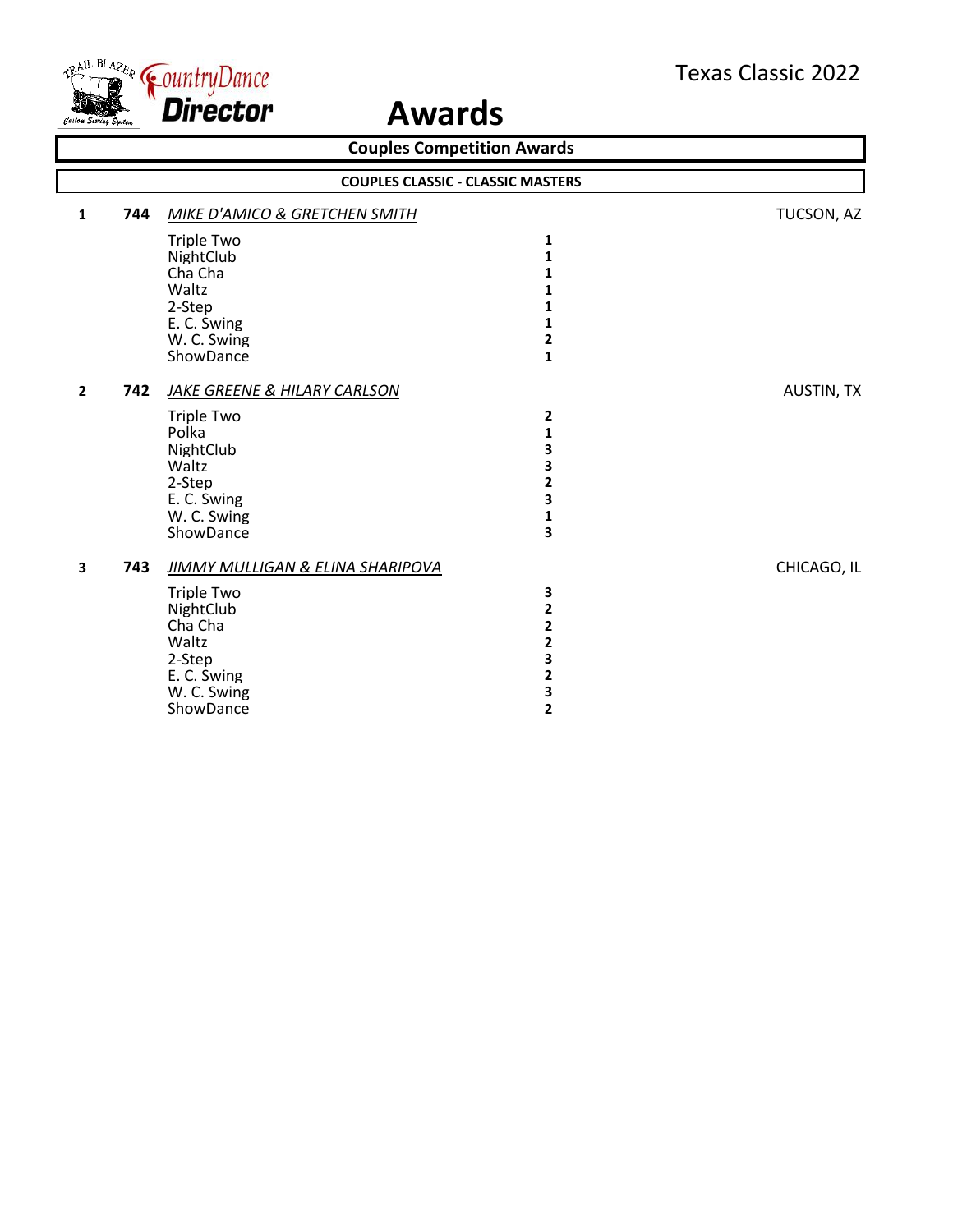

**Couples Competition Awards**

**COUPLES SHOWCASE - COUPLES SHOWCASE OPEN**

**556** *SANMIT NARVEKAR & FELIPA MENDEZ* AUSTIN, TX

Triple Two **1**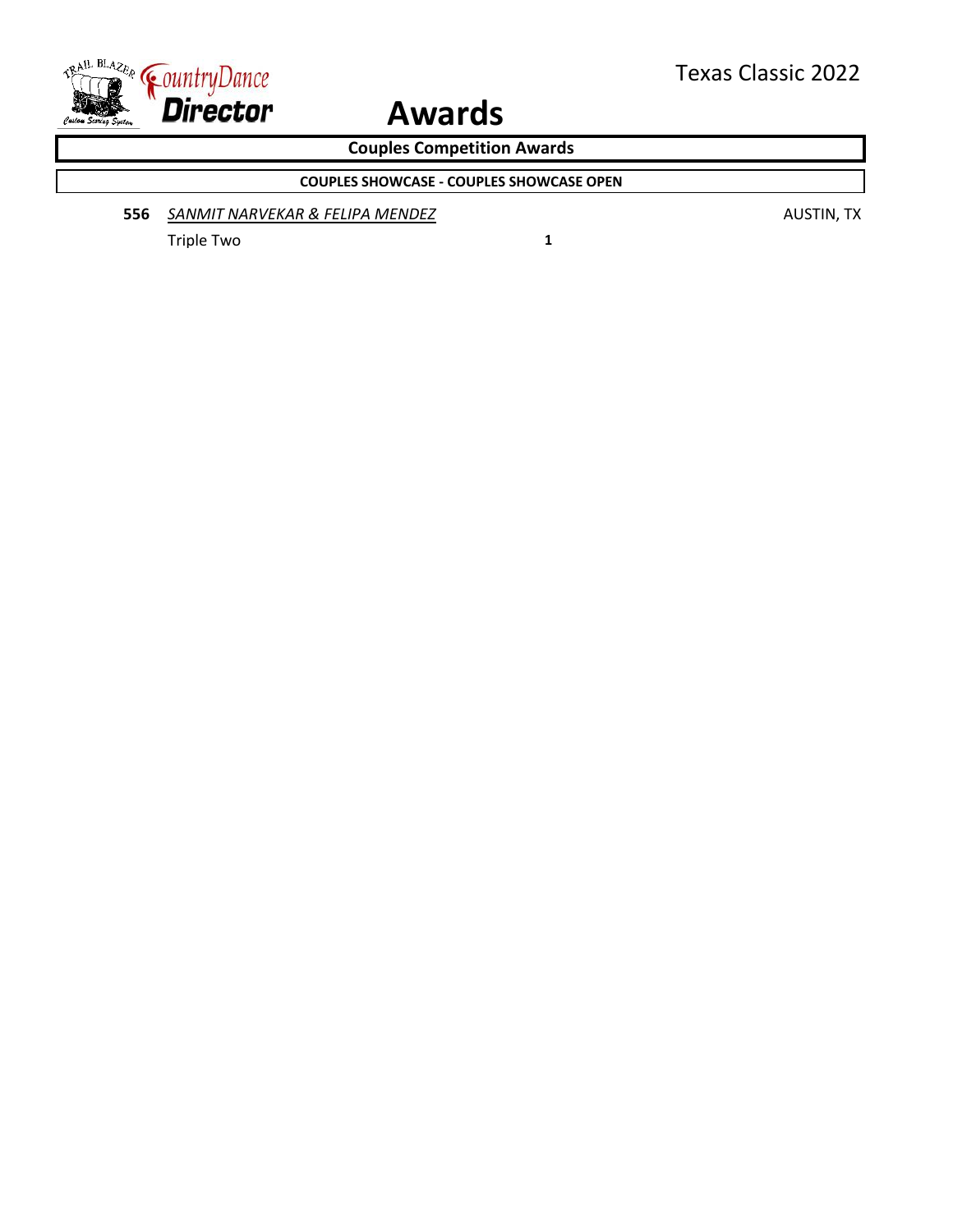

**Couples Competition Awards**

|     | <b>OPEN ROLE COUPLES OPEN III</b>     |
|-----|---------------------------------------|
| 556 | SANMIT NARVEKAR & MITCHELL SCHONHOEFT |

2-Step **1** W. C. Swing **1**  **556** *SANMIT NARVEKAR & MITCHELL SCHONHOEFT* AUSTIN, TX